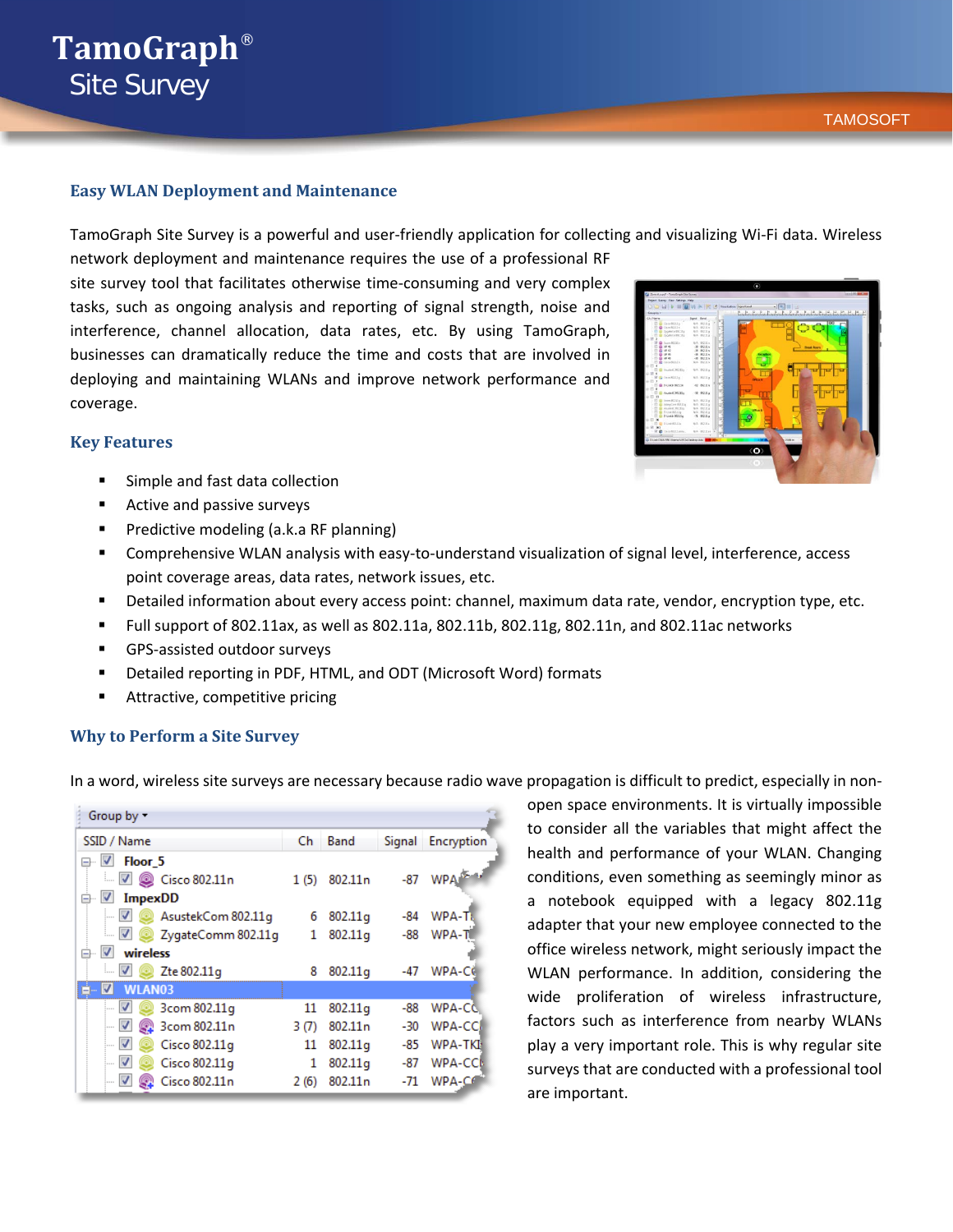# **When to Perform a Site Survey**

**Pre-deployment surveys**: At this stage, a site survey is necessary in order to verify that the network plan works well in a real-world environment. Placement of temporary access points and a quick survey of the resulting WLAN

characteristics allow an engineer to fine-tune AP and antennae placement, determine the optimal number and types of APs and antennae, and avoid poor coverage zones.

**Post-deployment surveys**: Once a WLAN has been deployed, a complete verification site survey is necessary to ensure that the WLAN performance and coverage meet the design requirements. At this stage, the Wi-Fi equipment placement is finalized and a site survey report should be generated so that the historical records can be accessed at any time in the future.



**Regular, ongoing surveys**: Maintaining high performance and coverage requires regular "check-up" surveys. New users, new equipment, site expansion, neighboring WLANs, and other factors can adversely affect your WLAN. It should be monitored on a regular basis.

# **Spectrum Analysis**

Spectrum analysis involves the use of special RF equipment designed to listen to and analyze the frequency bands utilized by Wi-Fi devices. Because these bands are unlicensed, they are often shared with non-Wi-Fi sources of RF signals, such as wireless video cameras, microwave ovens, or cordless phones, which cause interference. The purpose of spectrum analysis is to detect and identify such sources of interference, eliminate them, and identify the WLAN channels with minimal interference. TamoGraph can perform spectrum analysis simultaneously with passive surveys by interfacing with Wi-Spy, a USB-based spectrum by [MetaGeek.](http://www.metageek.net/products/wi-spy/)

When Wi-Spy is plugged in, a live spectrum picture is displayed on the central pane of the main TamoGraph. After you have performed a survey, the spectrum data collected can be added to PDF or HTML reports.